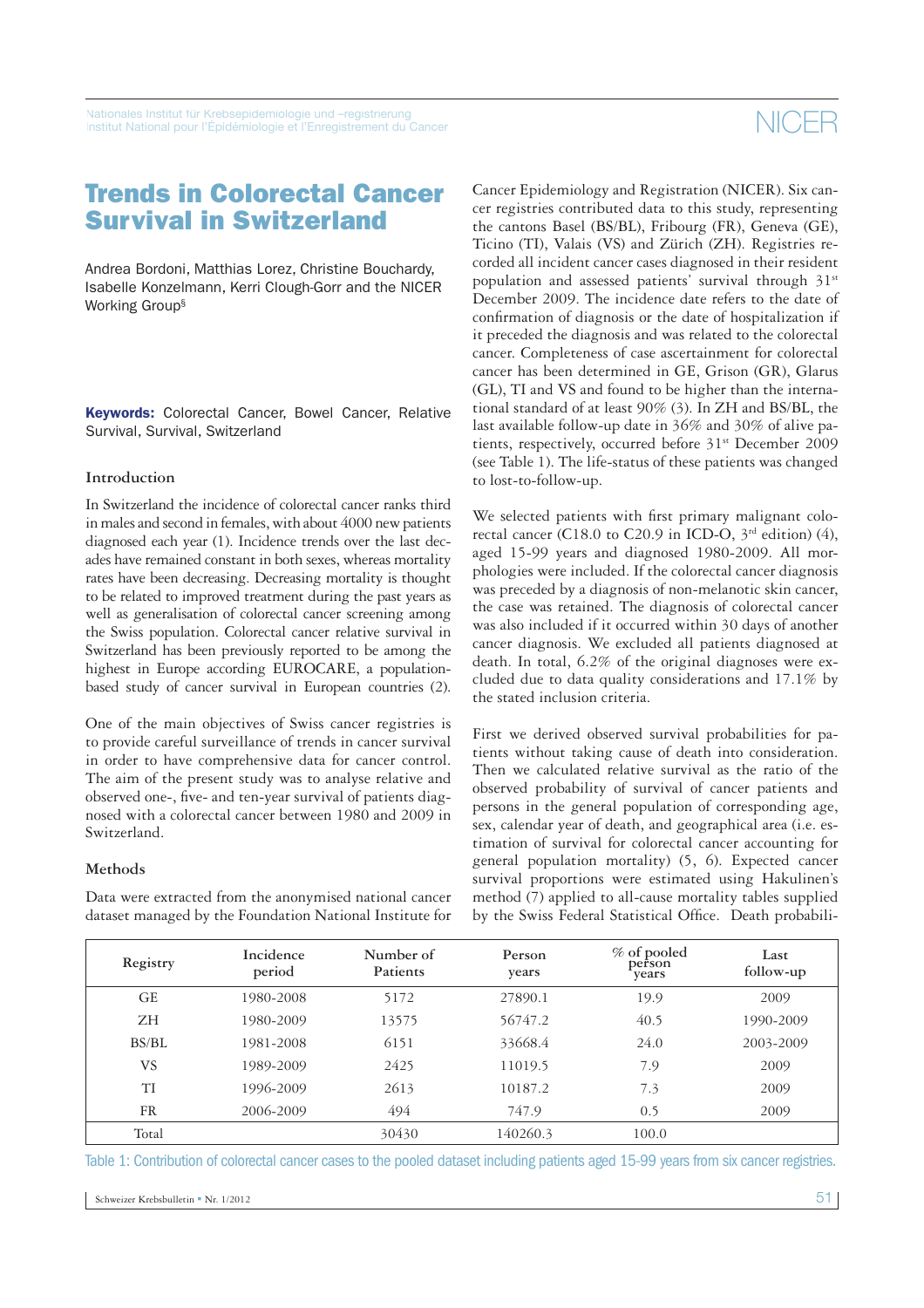### **NICER**

ties, transformed from age-, sex- and calendar year-specific death rates, were interpolated and smoothed using the Elandt-Johnson formula (8). Relative survival ratios (RSR) were estimated using the strs command (version 1.3.5) (9), written for the Stata Statistical Software (Stata-Corp LP, v 12.0) (10). Period analysis was used to derive more up-to-date relative survival estimates compared to those possible from traditional cohort analysis (11). In brief, period analysis describes the survival experience of patients selected by a period of follow-up dates. This is achieved by left censoring (truncation) of person-times at risk at the beginning of the specified period in addition to right censoring at its end. All 95% confidence intervals (CI) were estimated based on Greenwood's formula (12).

### **Results**

Table 1 presents the years of inclusion, the number of colorectal cancer cases, person years contributed, and the date of last follow-up by all six cancer registries. Colorectal cancer relative survival in Switzerland improved between 1995-1999 and 2005-2009 (Table 2, Figure 1). Within each period only nominal differences by gender and between five- and ten-year relative survival were seen. The most pronounced improvement between periods was observed for shorter-term survival (one-year RSR 0.78 vs. 0.83; five-year RSR 0.57 vs. 0.62) with little change in long-term survival (ten-year RSR 0.53 vs. 0.54). Figure 2 displays trends in one-, five- and ten-year colorectal cancer relative survival 1989-2009 based on seven successive three-year periods. An increase of one-year survival was seen in the period 2001-2003 that remained consistent in all subsequent periods. However, five- and ten-year colorectal cancer relative survival showed a more inconsistent pattern over follow-up. Five- and ten-year survival increased in the period 1995-1997, decreased 1998-2000, increased 2001-2003 and 2004-2006 then levelled off (slightly decreasing) 2007-2009. Figure 3 shows agespecific colorectal cancer relative survival for 2005-2009. Persons aged 45-54 years had the best overall colorectal cancer survival, while persons aged 75 years and older had poorer relative survival than younger persons.

#### **Discussion**

The main finding in the current study was an overall improvement in colorectal cancer relative survival in Switzerland during the last decades for both males and females. However, the increase was not seen in longterm survival or older patients. Interpreting comparisons over longer-periods are limited by the fact that the population at risk in earlier periods was smaller, because fewer cantons registered cancer cases in the earlier years. Furthermore, we did not attempt to adjust for possible changes in the prognosis relevant stagedistribution between patients diagnosed  $1987±2$  years and those diagnosed  $1997±2$  years, on which the 10year survival estimates for follow-up periods  $1997 \pm 2$ years and  $2007 \pm 2y$  ears are based, respectively. Changes in stage-distribution are expected as a result of recent colorectal cancer screening activity. Thus, it is likely that 10-year survival based on diagnoses  $1997 \pm 2$  years underestimated true survival more strongly than those based on diagnoses  $1987±2$  years, because there was a larger change in screening related stage-distribution for the former compared to the latter (13).

Table 2: Cumulative relative colorectal cancer survival with 95% confidence intervals (CI) by gender and calendar period of follow-up. Includes patient aged 15-99 years, diagnosed 1980-2009 with follow-up through 2009. Cases from six cancer registries pooled.

|                          |        | Calendar Period            |              |                            |              |  |
|--------------------------|--------|----------------------------|--------------|----------------------------|--------------|--|
|                          |        | 1995-1999                  |              | 2005-2009                  |              |  |
| Years since<br>Diagnosis | Gender | Relative<br>Survival Ratio | 95% CI       | Relative<br>Survival Ratio | 95% CI       |  |
| T                        | Men    | 0.79                       | [0.77, 0.81] | 0.84                       | [0.82, 0.85] |  |
|                          | Women  | 0.76                       | [0.74, 0.78] | 0.82                       | [0.80, 0.83] |  |
|                          | Both   | 0.78                       | [0.76, 0.79] | 0.83                       | [0.82, 0.84] |  |
| 5                        | Men    | 0.55                       | [0.53, 0.58] | 0.62                       | [0.60, 0.64] |  |
|                          | Women  | 0.58                       | [0.56, 0.61] | 0.62                       | [0.60, 0.64] |  |
|                          | Both   | 0.57                       | [0.55, 0.58] | 0.62                       | [0.61, 0.64] |  |
| 10                       | Men    | 0.51                       | [0.48, 0.55] | 0.53                       | [0.50, 0.56] |  |
|                          | Women  | 0.55                       | [0.52, 0.58] | 0.56                       | [0.53, 0.59] |  |
|                          | Both   | 0.53                       | [0.51, 0.56] | 0.54                       | [0.52, 0.56] |  |

52 Schweizer Krebsbulletin Nr. 1/2012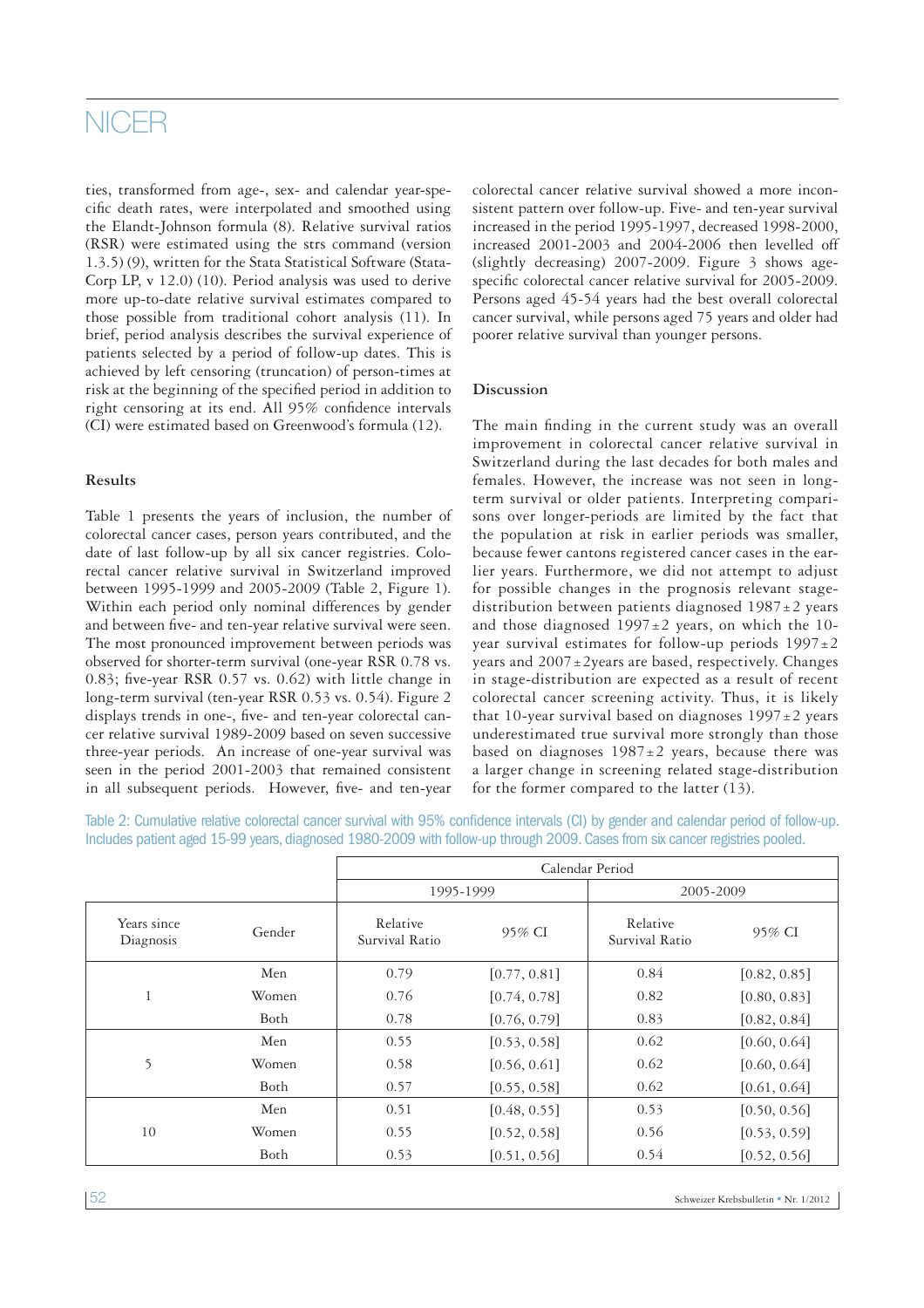## NICER

Swiss survival results observed herein (62% five-year survival) are consistent with EUROCARE-4 analyses. Results from both studies indicate that Switzerland has one of the highest colorectal cancer survival probabilities in Europe; similar to those observed in highly ranked Scandinavian countries like The Netherlands (61.9%) and Sweden (60.3%). Though, caution should be used making direct comparisons between studies since the data stem from different time periods (EUROCARE-4 2000-2003, NICER 2005-2009) (14).

The increase in overall survival is consistent with the declining mortality and stable incidence rates observed over the past decades in Switzerland (1). Improvements in survival are also likely due to multiple factors. For example, increased early detection from colorectal cancer screening (e.g. blood tests or colonoscopy exams in asymptomatic patients) could have a positive effect on survival. Colorectal cancer screening is recommended internationally although to date no Swiss-wide organized screening programs exist. Other contributing factors may be increasing access to best clinical practices by the spread of the multidisciplinary case discussion approach, adoption of improved surgical techniques (e.g. total meso-rectal excision or liver metastasis resection), widespread use of chemotherapy for stage III colon cancer, or neo-adjuvant radiotherapy for rectal tumours. Finally, the influence of increased patient awareness of symptoms may have contributed as well.

Other concidentials factors may be internaling access to best with significant proposition approach, adoption of internality iteration, well-concilently be survival to internality the internality of the model of the model Several studies within the Swiss context underscore some of these potentially contributing factors. A 2009 study in Ticino reported a down-staging trend of colorectal cancer with a decrease in patients with lymph node metastasis (15). Moreover, the study also showed that patients increasingly benefited from histological analysis of at least 12 lymph nodes. Increased node assessment improved staging quality and permitted more precise indication of adjuvant treatments. Another recent Swiss regional population-based study showed a high prescription of neoadjuvant radiotherapy for locally advanced rectal cancers (16). While an older population-based study in Geneva reported that the use of chemotherapy for node positive colon cancer increased between 1990 and 1996 but age strongly modulated chemotherapy use (17). For example, in 1996 54% of eligible patients received chemotherapy but only 13% among those diagnosed after age 70 years. This study concluded that a strong beneficial effect of adjuvant chemotherapy on advanced stage colon cancer can be achieved in routine practice. However, chemotherapy is probably not optimally utilised in Switzerland, particularly among older patients.

Similarly to breast cancer, we observed a statistically significant lower relative survival probability for patients



Figure 1: Colorectal cancer cumulative observed and relative survival with 95% confidence intervals in two separate calendar periods for all six registries pooled.



Figure 2: Trends in colorectal cancer cumulative relative survival ratios with 95% confidence intervals from 1989 to 2009 in successive three-year intervals for all six registries pooled.



Figure 3: Age-specific colorectal cancer cumulative relative survival ratios with 95% confidence intervals in the calendar period 2005-2009 for all six registries pooled.